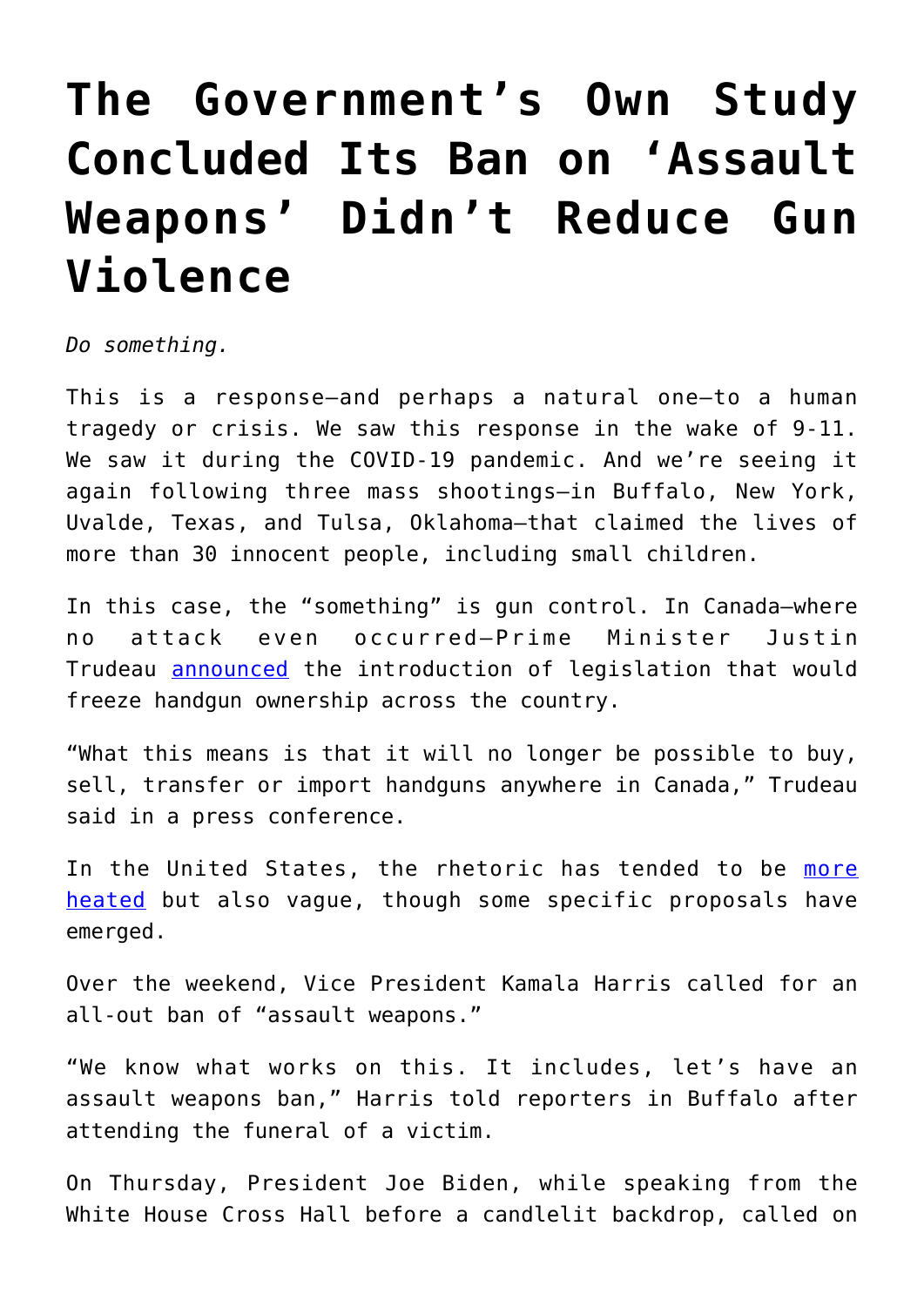Congress to pass new [gun control](https://fee.org/articles/guns-prevent-thousands-of-crimes-every-day-research-show/) legislation, including a ban on assault weapons.

"How much more carnage are we willing to accept?" Biden asked.

## **The 1994 'Assault Weapons' Ban: A Brief History**

There are numerous problems with this proposal, starting with the sticky question of defining what an "assault weapon" is.

[Assault rifles,](https://en.wikipedia.org/wiki/Assault_rifle) which by definition are capable of selective fire, are already banned under the National Firearms Act of 1934. The vague phrase "assault weapon" is basically a tautology—by definition, any weapon can be used to assault someone—and virtually useless. The term might be effective politically, but as the economist Thomas Sowell [has pointed](https://www.dispatch.com/story/opinion/cartoons/2013/04/16/thomas-sowell-commentary-gun-laws/24194328007/) [out,](https://www.dispatch.com/story/opinion/cartoons/2013/04/16/thomas-sowell-commentary-gun-laws/24194328007/) the guns politicians choose to define as "assault weapons" typically "are no more dangerous than others that are not specified."

We know this because the U.S. had a ban on "assault weapons" as recently as 2004, something gun control supporters recently pointed out on Twitter.

"We had an assault weapon ban for 10 years: 1994-2004," said Dr. Joanne Freeman, a historian at Yale University. "The world didn't end. People kept their (other) guns. They bought new guns. It was hardly an attack on gun ownership."

*We had an assault weapon ban for 10 years: 1994-2004.*

*The world didn't end. People kept their (other) guns. They bought new guns. It was hardly an attack on gun ownership.*

*This is the least we can do.*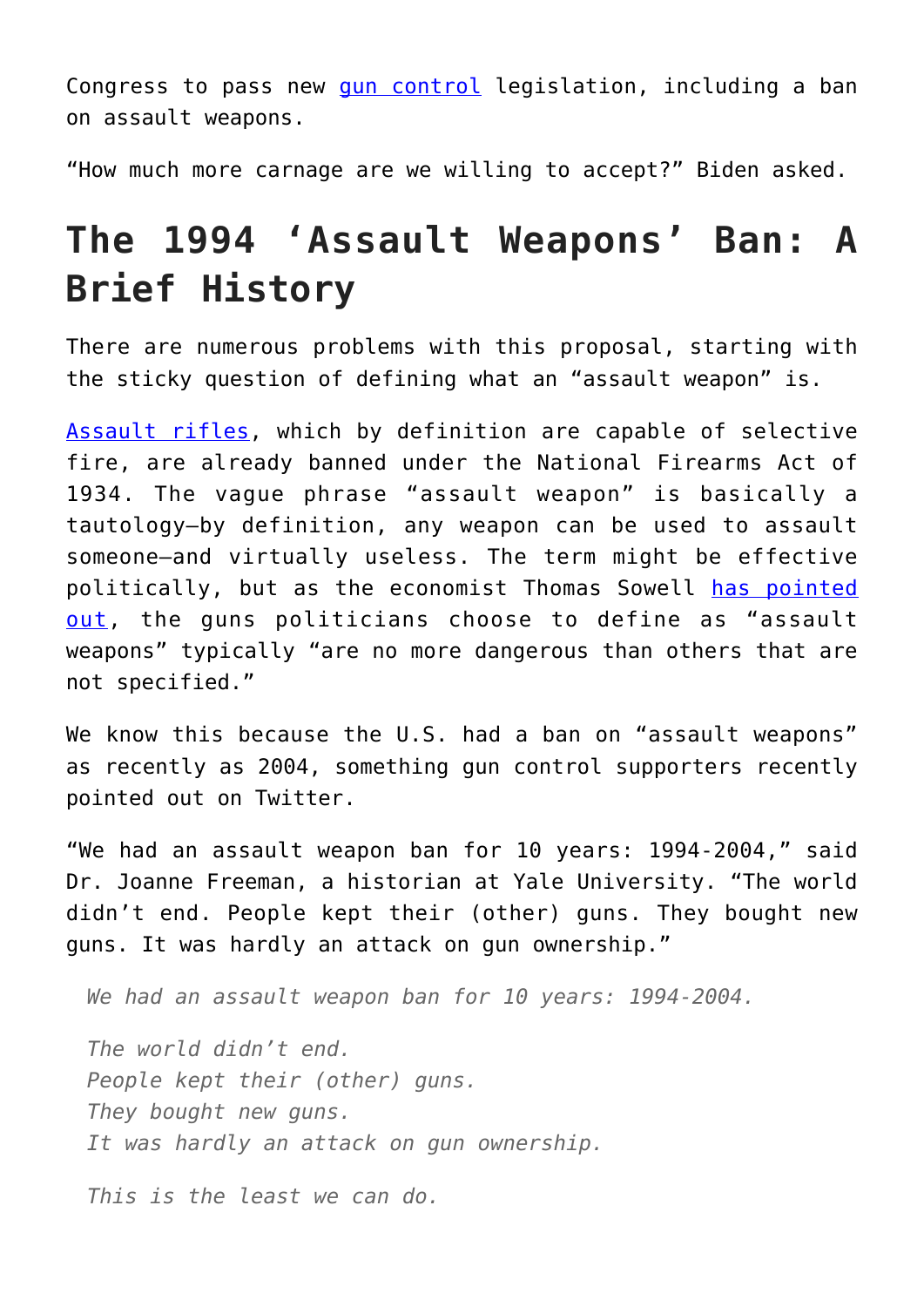*— Dr. Joanne Freeman (@jbf1755) [May 30, 2022](https://twitter.com/jbf1755/status/1531111818676129795?ref_src=twsrc%5Etfw)*

[The Public Safety and Recreational Firearms Use Protection Act](https://www.congress.gov/bill/103rd-congress/house-bill/4296) [of 1994](https://www.congress.gov/bill/103rd-congress/house-bill/4296) targeted firearms deemed "useful in military and criminal applications but unnecessary in shooting sports or self-defense."

Freeman is right that the ban lasted a decade before expiring on Sept. 13, 2004. She's also right that the world "didn't end" and Americans continued to use and purchase other types of firearms.

What Freeman didn't bring up was the effectiveness (or lack thereof) of the government's Federal Assault Weapons Ban. Nearly two decades ago the Department of Justice funded a study to analyze this very topic, and it concluded that the assault weapon prohibition had "mixed" results.

Researchers noted there was a decline in crimes committed with firearms classified as assault weapons, but [noted](https://www.ojp.gov/pdffiles1/nij/grants/204431.pdf) "the decline in AW use was offset throughout at least the late 1990s by steady or rising use of other guns."

In other words, there was a decline in crimes committed with firearms that were banned, but the drop was replaced by crimes committed with other types of firearms that were not banned.

While gun violence overall fell in the U.S. during this period—just like many other countries around the world—the decline [continued](https://www.pewresearch.org/social-trends/2013/05/07/gun-homicide-rate-down-49-since-1993-peak-public-unaware/) even after the Federal Assault Weapons Ban ended in 2004. Authors of the government-funded study plainly stated "we cannot clearly credit the ban with any of the nation's recent drop in gun violence" and any future reduction in gun violence as a result of the ban was likely "to be small at best and perhaps too small for reliable measurement."

One might contend that this is just one study. No study is irrefutable, after all, even ones commissioned by the Justice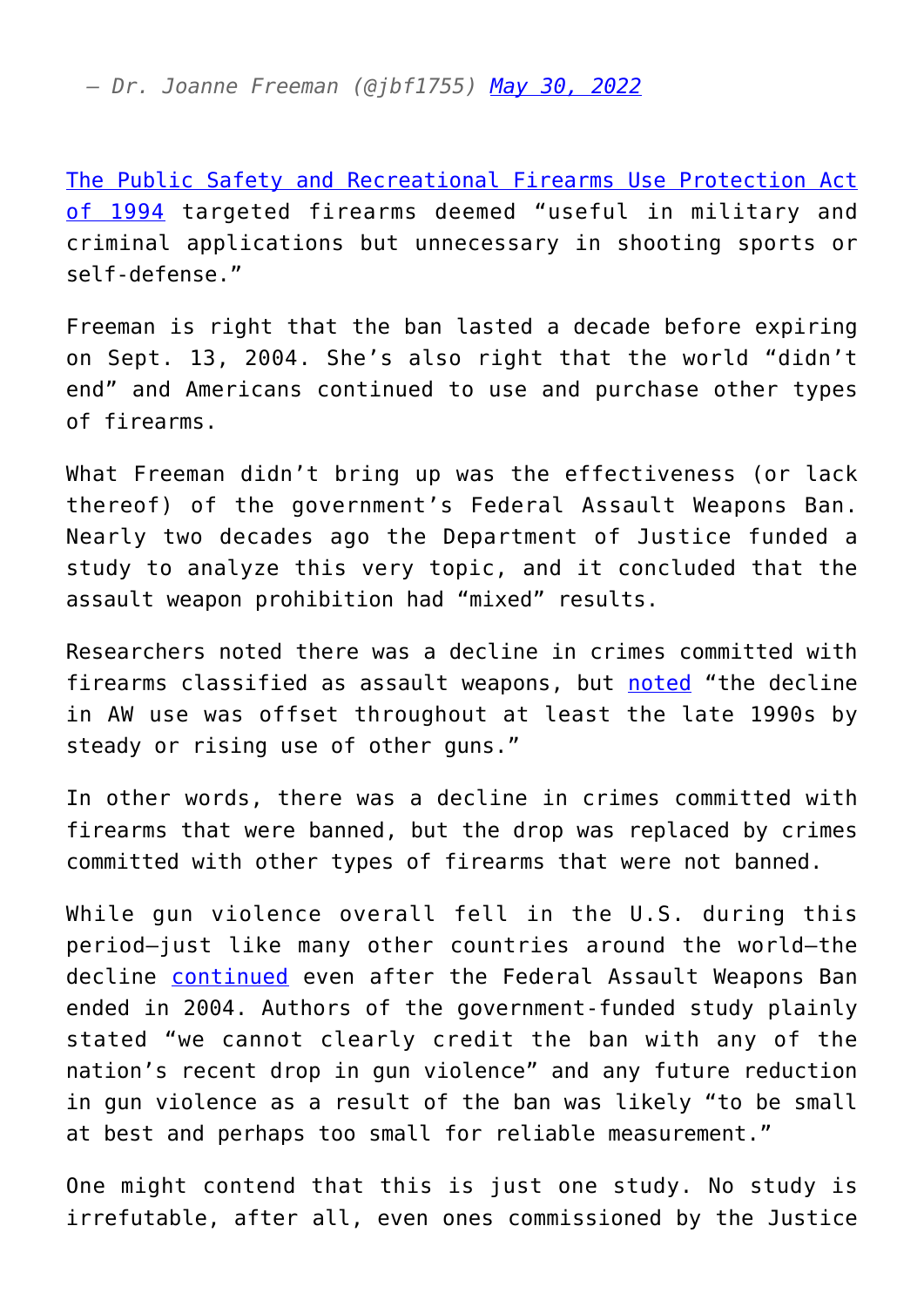Department. However, other studies since then have yielded similar conclusions.

A RAND review of gun control studies, which was updated in 2020, [concluded](https://www.rand.org/pubs/research_reports/RR2088-1.html) there's "inconclusive evidence for the effect of assault weapon bans on mass shootings." Research [published](https://onlinelibrary.wiley.com/doi/full/10.1111/1745-9133.12487) in *Criminology & Public Policy* the same year (2020) concluded that bans on assault weapons "do not seem to be associated with the incidence of fatal mass shootings."

President Biden has claimed the 1994 crime bill he helped pass "brought down these mass killings," but fact checkers [have](https://www.factcheck.org/2021/03/factchecking-bidens-claim-that-assault-weapons-ban-worked/) [contested these claims](https://www.factcheck.org/2021/03/factchecking-bidens-claim-that-assault-weapons-ban-worked/) based on this evidence and much more.

## **The Problem With the 'Do Something' Mentality**

It's unlikely the White House has enough votes to pass a second ban on certain semi-automatic firearms, but it's far from impossible in an environment in which many Americans—even gun enthusiasts and Second Amendment [supporters](https://www.pbs.org/newshour/politics/what-action-should-be-taken-on-guns-we-asked-every-senator)—are increasingly asking politicians to "*do something*."

Unfortunately, when people say "do something" they tend to mean "pass sweeping legislation that infringes on the civil liberties of others." Such thinking spawned the super-state that sprang forth in the War on Terror following the 9-11 attacks. It also produced government lockdowns during the pandemic, [the worst and longest depression](https://fee.org/resources/great-myths-of-the-great-depression/) in American history, and a host of other disasters.

If history has taught us anything, it's that the impulse to use collective force to "do something" in the wake of a tragedy or crisis has created far more problems than it has solved.

The economic historian Robert Higgs has noted that the most